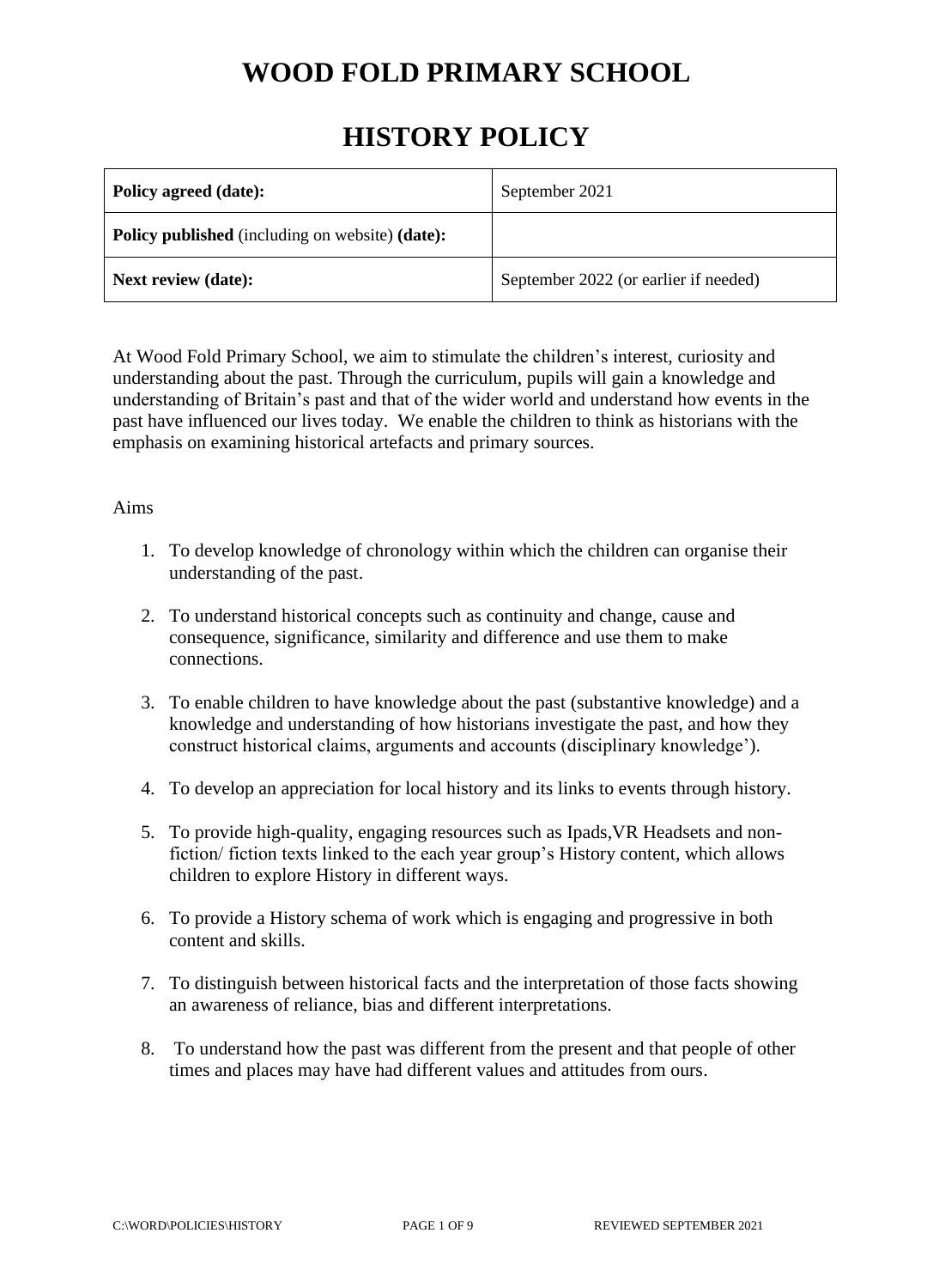#### **How is History planned?**

The intent of our History curriculum is briefly mapped out on Long Term plans and then in more depth on Breadth of Studies. Each Breadth of Study details the National Curriculum objective and the learning that children will acquire in reaching that objective (see below).

At Wood Fold we use long-term, medium-term and short-term planning to plan for our groups of learners.

The medium-term plans provide a skeleton framework, outlining which objectives will be covered and how. The short-term plans make use of the individual evaluations that teachers make following a lesson, so we are always planning for appropriate next steps and to inform future lessons.

For each unit of work in History, there are the following documents:

- **Breadth of study** indicates the substantive and /or disciplinary knowledge that they will learn and the sequence of lessons (including component tasks) we will teach to do so.
- **Learning ladder** reflects the BOS in ladder format for children and teachers to assess against.
- **History overview** outlining the key concepts and History skills to be covered.
- **Knowledge organiser** key, sticky knowledge and vocabulary we want the children to learn**.**
- **Medium term plan** outlines which objectives will be taught and how, with a breakdown of the sequence of learning.
- **Short term plans with evaluations-** session notes.

The subject content specified in the National Curriculum has been carefully selected for each year group; we ensure that year on year there is opportunity to reflect on previous learning and use this to build on new knowledge. This is done through the themes 'Legacy, Beliefs, Power and Lifestyle'. With this, we aim for pupils to be able to make connections between new and existing knowledge. History is planned with a key aim of ensuring the key concepts; Significance; Continuity and Change; Similarities and Differences and Cause and Consequence are taught explicitly. In doing so, children are thinking and acting like historians and are able to make better connections between periods in history.

In KS1, the children look at significant individuals who have contributed to national and international achievements such as Robert Scott, Neil Armstrong and Christopher Columbus. We also look at events beyond living memory such as the Great Fire of London and the first aeroplane flight by the Wright Brothers. Through the lives of significant people, the children learn about Myles Standish and his links to the Mayflower as he was born in the local area. In KS2 our History curriculum is taught chronologically, covering the Egyptians and Romans through to the Anglo Saxons and Vikings. In Year 6 the topic of Crime and Punishment enables the children are able to recall previous knowledge learnt about the Anglo Saxons and Romans.

Using carefully planned Breadth of Studies and Learning Ladders (see below), the teachers in each year group plan for depth of knowledge using Rosenshine's Medium Term Planning, ensuring component parts (tasks in different lessons) are delivered effectively to achieve the composite task. For example, in wanting the children *to recognise the materials the houses were made from in 1666 and looking at maps of London to show the layout of the buildings* (composite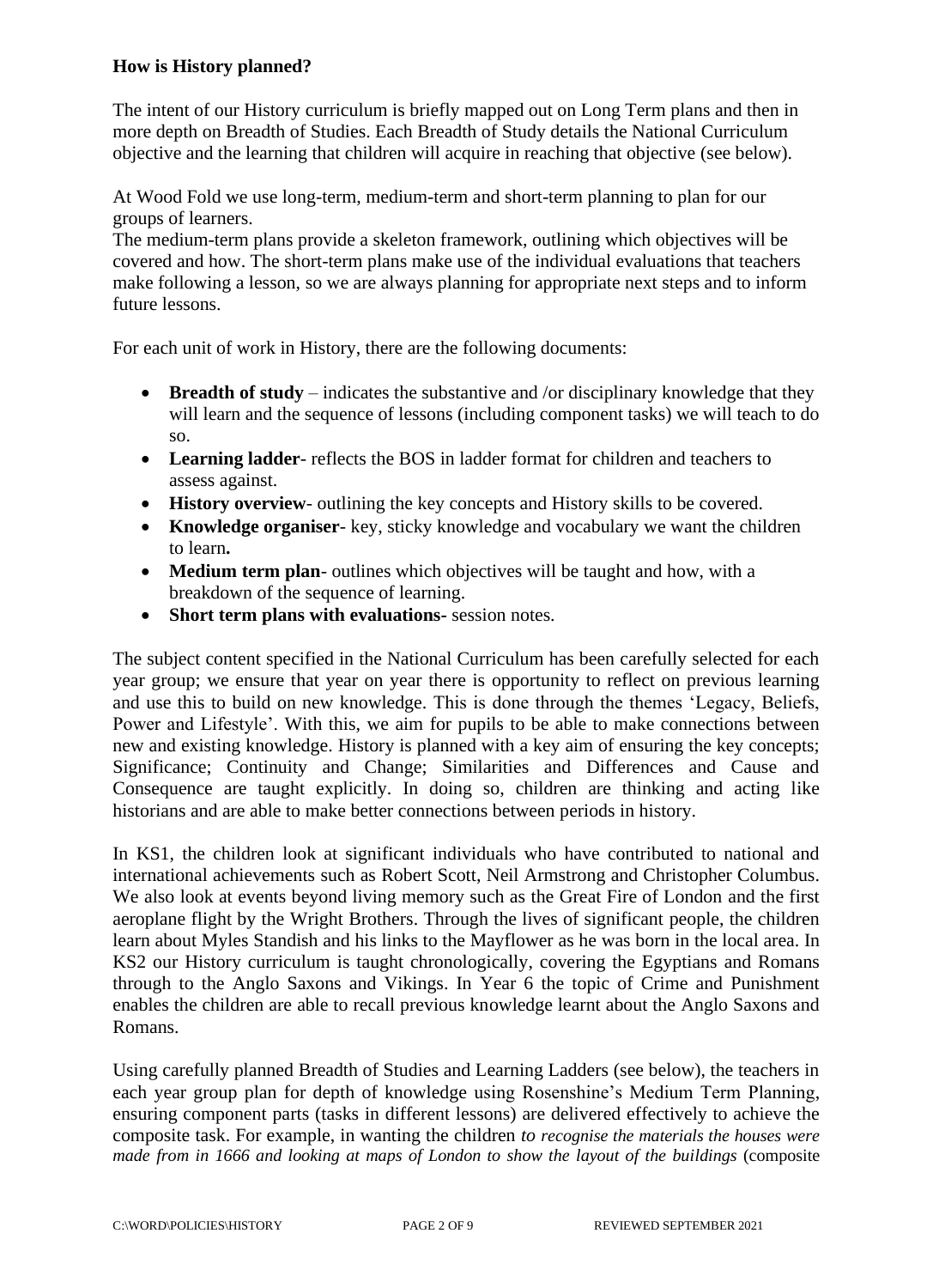#### **Year 4 History**

| Year 4 Romans                                                                                                                                                               |                                                                                                                                                                                                                                                                                                                                                                                                                                                                                                                                                                                                                                                                                                                                                                                                                                                                                                                                                                                                                                                                                                                                                                                                                                                                                                                                                                                                                                                                                                                                                                           |    |               |
|-----------------------------------------------------------------------------------------------------------------------------------------------------------------------------|---------------------------------------------------------------------------------------------------------------------------------------------------------------------------------------------------------------------------------------------------------------------------------------------------------------------------------------------------------------------------------------------------------------------------------------------------------------------------------------------------------------------------------------------------------------------------------------------------------------------------------------------------------------------------------------------------------------------------------------------------------------------------------------------------------------------------------------------------------------------------------------------------------------------------------------------------------------------------------------------------------------------------------------------------------------------------------------------------------------------------------------------------------------------------------------------------------------------------------------------------------------------------------------------------------------------------------------------------------------------------------------------------------------------------------------------------------------------------------------------------------------------------------------------------------------------------|----|---------------|
| The Roman Empire and its impact on Britain<br><b>History Romans</b><br>The grid below helps to identify the journey pupils make towards mastering this objective. It can be | To understand the expansion of the Roman Empire through<br>$\bullet$<br>invasion (Julius Caesar; end of the republic. He tried to invade<br>Britain twice; Caesar Augustus- start of the Roman Empire; 200<br>years of prosperity; Romans invaded Britain and started to rule it<br>in 43 AD- based themselves in London. Wanted Britain's precious<br>metals; Hadrian's Wall. Power) Link back to Egyptians power- how<br><b>Egypt was formed by Menes; Pharaohs</b><br>To understand how and why the Roman Armies were so<br>successful (Strong military tactics; soldiers were trained and well<br>equipped; hard to beat, which helped the Roman Empire expand)<br>To know about British resistance (Boudicca AD60, raised a huge<br>army and went on a rampage; Roman towns of Colchester and<br>London, St Albans; despite having 200,000 warriors, defeated by<br>Roman soldiers who were better trained. Power)<br>To understand the legacy of the Romans. Link back to the<br><b>Egyptian legacy (Building roads and forts so they could transport</b><br>soldiers around the country. New religion; ways of reading and<br>counting; They also built things that they would have used if they<br>were still in Italy, like bath houses and villas, idea of living in a<br>town/city, crossed roads creating market squares for people to<br>trade, aqueduct. Legacy)<br>To understand the importance of the afterlife (Beliefs) Link back<br>to the Egyptian afterlife.<br>To know how Britain changed from the Iron Age to the end of<br>the Roman occupation. |    |               |
| used by the teacher to keep an on-going check on progress or more likely placed in the pupils<br>books so that they can keep their own checks.                              |                                                                                                                                                                                                                                                                                                                                                                                                                                                                                                                                                                                                                                                                                                                                                                                                                                                                                                                                                                                                                                                                                                                                                                                                                                                                                                                                                                                                                                                                                                                                                                           |    |               |
| The Roman Empire and its impact on Britain.<br>How and why were the Romans so successful in their invasion and<br>why is the Roman Empire still significant to us today?    |                                                                                                                                                                                                                                                                                                                                                                                                                                                                                                                                                                                                                                                                                                                                                                                                                                                                                                                                                                                                                                                                                                                                                                                                                                                                                                                                                                                                                                                                                                                                                                           | Me | My<br>Teacher |
| To know how Britain changed from the Iron Age to the end of<br>the Roman Occupation.                                                                                        |                                                                                                                                                                                                                                                                                                                                                                                                                                                                                                                                                                                                                                                                                                                                                                                                                                                                                                                                                                                                                                                                                                                                                                                                                                                                                                                                                                                                                                                                                                                                                                           |    |               |
| To know what the Romans believed about the afterlife.                                                                                                                       |                                                                                                                                                                                                                                                                                                                                                                                                                                                                                                                                                                                                                                                                                                                                                                                                                                                                                                                                                                                                                                                                                                                                                                                                                                                                                                                                                                                                                                                                                                                                                                           |    |               |
| To know about the legacy of the Romans.                                                                                                                                     |                                                                                                                                                                                                                                                                                                                                                                                                                                                                                                                                                                                                                                                                                                                                                                                                                                                                                                                                                                                                                                                                                                                                                                                                                                                                                                                                                                                                                                                                                                                                                                           |    |               |
| To know about British resistance.                                                                                                                                           |                                                                                                                                                                                                                                                                                                                                                                                                                                                                                                                                                                                                                                                                                                                                                                                                                                                                                                                                                                                                                                                                                                                                                                                                                                                                                                                                                                                                                                                                                                                                                                           |    |               |
| To know how and why the Roman Armies were so<br>successful.                                                                                                                 |                                                                                                                                                                                                                                                                                                                                                                                                                                                                                                                                                                                                                                                                                                                                                                                                                                                                                                                                                                                                                                                                                                                                                                                                                                                                                                                                                                                                                                                                                                                                                                           |    |               |
| To know how the Roman empire expanded through<br>invasion.                                                                                                                  |                                                                                                                                                                                                                                                                                                                                                                                                                                                                                                                                                                                                                                                                                                                                                                                                                                                                                                                                                                                                                                                                                                                                                                                                                                                                                                                                                                                                                                                                                                                                                                           |    |               |

Each rung on the ladder builds to form the objective set out in the National Curriculum that we want the children to learn and retain; to achieve this, teachers use Medium Term Planning which follows the structure linked to Rosenshine's Principles with sections set out for teachers to consider how they will break down into smaller steps. This is a careful sequence of knowledge which builds on prior knowledge. The teaching for each 'rung' will involve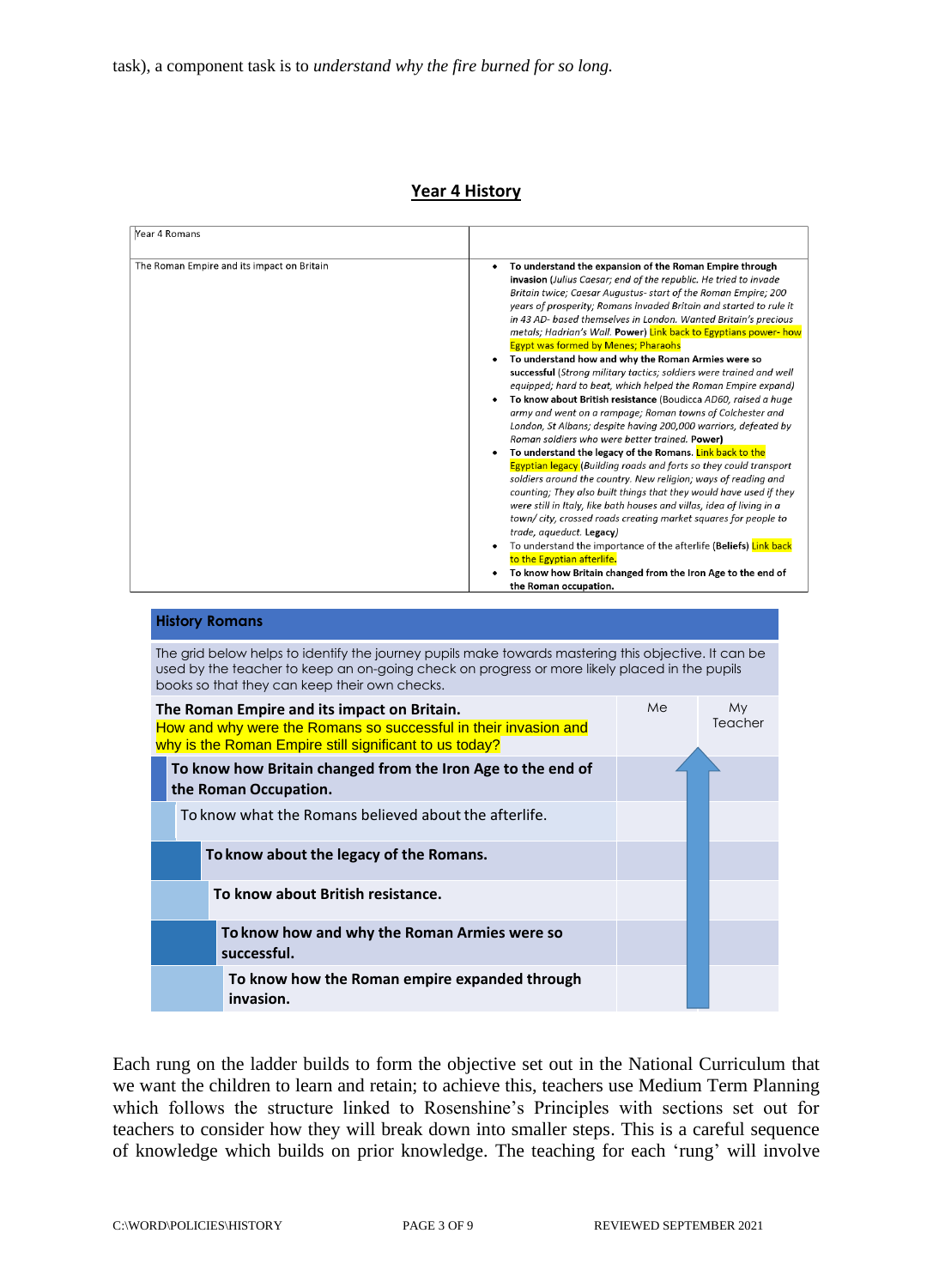multiple sessions (containing component tasks) to provide depth of knowledge for that learning goal.

Teachers plan for recall tasks and retrieval practice in each lesson to link back to prior learning. Teachers also plan to use dual coding within their lessons to promote the retention of knowledge as well as which WALKTHRUS they will use and plans for the daily/ weekly/ monthly reviews (see T&L Handbook).

Knowledge organisers (Appendix 1) are also provided and used in the planning process to ensure all aspects of the objective is covered. Teachers use the knowledge organisers to inform planning as they outline the key content and vocabulary that should be taught within the lessons. Teachers will use this later, as an assessment opportunity in the form of a blank double page spread to assess if the children have learnt and can re-call the key concepts and vocabulary.

#### **Pre- Learning Tasks**

Pre-learning tasks are used in History before the start of a new unit. Each child completes the PLT independently and the teacher will then use this to determine prior knowledge and well as identify any common misconceptions.

#### **Implementation**

The History curriculum at Wood Fold embeds core knowledge, concepts and skills. Teachers have the expertise necessary to support all pupils in learning the intended curriculum and addressing any gaps in knowledge. This is done through a mixture of whole- class teaching and individual or group activities.

Teaching in History is guided by the principles set out in 'Rosenshine's Principles in Action' to support their practice and maximise learning in the classroom environment. The Principles of Instruction have been streamlined into four strands: Sequencing concepts and Modelling, Questioning, Reviewing Material and Stages of Practice. These strands provide our teachers with the coherence they need to deliver quality first teaching. (See T&L Handbook)

Information is clearly presented to pupils and teachers check understanding effectively and systematically. The curriculum is designed to allow pupils to transfer key knowledge into long term memory by having regular opportunities to revisit learning. Teachers do this by building on prior knowledge by providing a variety of forms of retrieval practice, recalling and applying previously learned material. (See T&L Handbook)

Each lesson in History begins with a brief review of previous learning to reactivate previously acquired knowledge. The remainder of the lesson should then be used to build on prior knowledge, exposing new layers of a concept. At Wood Fold, we use daily, weekly and monthly reviews as a tool for retaining 'sticky knowledge' (Knowledge that stays in our longterm memory).

Children are also provided with knowledge- rich, high-quality books relating to their History learning to give children the opportunity to practise and develop reading across the curriculum; they are encouraged to use reading to further their own knowledge. This gives the children the chance to decide for themselves what the key information is on a topic from what they have read.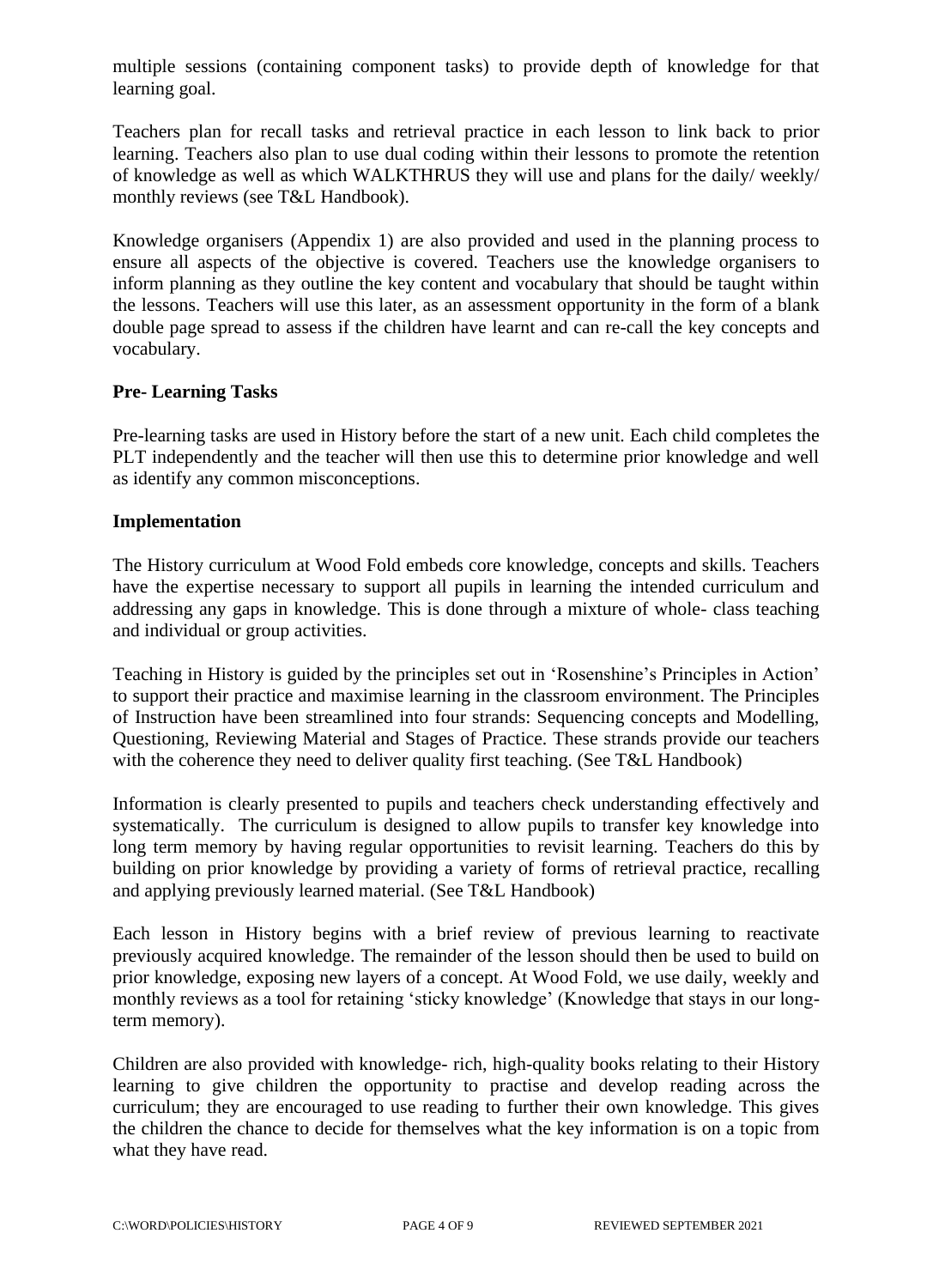Teachers use ongoing assessment opportunities to check understanding and to inform teaching, for example, by providing instant feedback, asking process and probing questions to check for understanding. Teachers and leaders regularly speak with pupils to ascertain levels of confidence in the subject and whether they can speak confidently about that they have learnt and why.

#### **Impact**

At Wood Fold, all children are given equal opportunities to achieve in History through a well-constructed curriculum. The impact of our curriculum is measured by how well children achieve in knowing more, remembering more and doing more. This is reflected in their work that is consistently of a high quality. We also know this because assessment tools such as formative assessment, pupil voice, blank Knowledge Organisers, End of Unit Assessments (Appendix 2), completion of learning ladders and responses to retrieval practice tasks demonstrate this evidently.

The End of Unit Assessment informs the teacher of which areas of learning each child still has gaps, and these are noted down on an assessment grid. Teachers will then decide on what corrective action is needed to ensure that the child is able to achieve the objective(s) not met. This may include re-teaching areas of learning if substantial class gaps occur or setting targeted homework / research tasks to address specific gaps for individuals. Results on these assessments demonstrate retention of knowledge and sound understanding.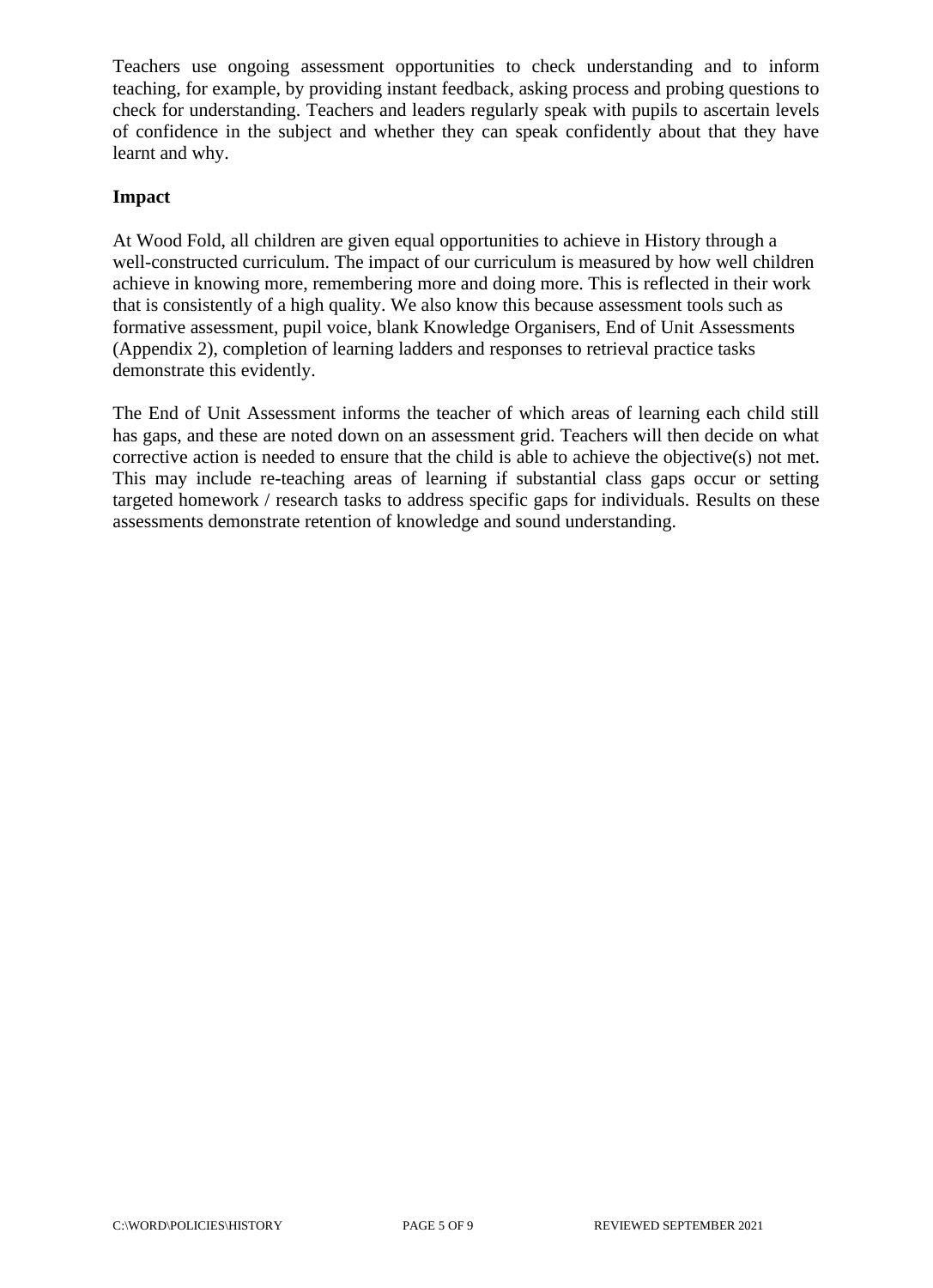### APPENDIX 1 –Example of a knowledge organiser (Y1 Robert Scott)

|                                                                                                                                    | <b>MIMMERIN</b><br><b>ORion</b> ,<br><b>Explorers KS1 Knowledge Mat</b>                                                                                                                                                                                                                                                                                                                                         |                   | <b>WARNER</b><br><b>MARINER</b>                                                                                                                                                  |
|------------------------------------------------------------------------------------------------------------------------------------|-----------------------------------------------------------------------------------------------------------------------------------------------------------------------------------------------------------------------------------------------------------------------------------------------------------------------------------------------------------------------------------------------------------------|-------------------|----------------------------------------------------------------------------------------------------------------------------------------------------------------------------------|
|                                                                                                                                    |                                                                                                                                                                                                                                                                                                                                                                                                                 |                   | <b>Subject Specific Vocabulary</b>                                                                                                                                               |
|                                                                                                                                    | <b>Sticky Knowledge about Neil Armstrong and</b><br><b>Christopher Columbus</b>                                                                                                                                                                                                                                                                                                                                 | Voyage*           | A long journey involving travel by sea or in space.                                                                                                                              |
| <b>Significance</b><br>$\square$ To know who Neil<br>Armstrong was and<br>why he is a<br>drive a car.<br>significant<br>individual | □ Neil Armstrong was born in 1930 and he grew up in Ohio.<br>He was interested in aeroplanes when he was growing up and got his pilot's licence at 16 before he could                                                                                                                                                                                                                                           | <b>Expedition</b> | A journey or excursion undertaken for a specific<br>purpose. Neil Armstrong's expedition was to land on<br>the moon Christopher Columbus' expedition to the<br>New World.        |
|                                                                                                                                    | n the 1960's he became an astronaut for NASA and learnt how to fly a spacecraft.<br>In 1969 Neil was in charge of a mission to land on the moon he travelled into space with two other<br>astronauts- Buzz Aldrin and Michael Collins.                                                                                                                                                                          | Hero              | A person who, in the opinion of others, has special<br>achievements, abilities, or personal aualities and is<br>regarded as a role model.                                        |
|                                                                                                                                    | Neil and Buzz landed on the moon in a lunar module and Neil Armstrong became the first human to set<br>foot on the moon. He said 'that's one small step for man and one giant leap for mankind<br>$\Box$ Neil and Buzz spent two hours on the moon collecting rocks and taking photos.<br><b>Significance</b> and Continuity and Chang                                                                          | <b>Discovery</b>  | Finding out or learning of something for the first time.<br>Neil Armstrong found out about life on the moon.<br>Christopher Columbus found the New World.                        |
| $\Box$ To understand<br>what Neil<br>Armstrong has<br>contributed to us.                                                           | $\Box$ He allowed us to find out more about life on the moon<br>$\Box$ He encouraged other people to travel into space and the moon.<br>□ He brought back dust particles that allowed us to find out more about life on the moon.                                                                                                                                                                               | <b>Explorer</b>   | A person who explores a new or unfamiliar area-Neil<br>Armstrona explored what it was like on the moon.<br>Christopher Columbus explored the New World.                          |
| $\Box$ To know who<br>Christopher<br>Columbus was and<br>why he is a<br>significant                                                | <b>Significance</b><br>Christopher Columbus was born in 1450 and grew up in the port of Genoa in Italy.<br>$\Box$ He learnt all the skills he needed to be a good explorer by sailing around Europe.<br>$\Box$ He navigated using the sun and stars and the sun and he learnt how to use a compass.<br>He wanted to find a quicker way to sail to Asia to trade and he thought he could do this by sailing west | Astronaut         | A person who is trained to travel in a spacecraft.                                                                                                                               |
| individual.                                                                                                                        | across the Atlantic Ocean.<br>$\Box$ He asked the King and Queen of Spain to pay for them, they would give him ships as long as he gave the<br>new land and treasure to Spain.<br>He set sail in 1492 on the Santa Maria, the Nina and the Pinta.<br>After 36 days they arrived in the Bahamas but he thought it was Asia and called it the Indies much later                                                   | Apollo 11         | In 1969 the Apollo 11 spacecraft carried the first<br>people to land on the Moon. The spacecraft was<br>launched from Cape Kennedy (now Cape<br>Canaveral), Florida, on July 16. |
| $\square$ To make<br>comparisons<br>between Neil<br>Armstrong and                                                                  | he realised it was Central America.<br><b>Similarity and Difference</b><br>$\Box$ They were both explorers and both were going to discover a new and unfamiliar area.<br>They both set off on voyages to explore new areas however Neil travelled by a space rocket and<br>Christopher travelled by a boat.                                                                                                     | Colonizer         | A person who settles among and establishes<br>political control over the indigenous people of an<br>area.                                                                        |
| Christopher<br>possible.<br>Columbus.<br>$\Box$ Both of the men were regarded as hero's.                                           | $\Box$ They had to convince people that what they wanted to do could be achieved as no one thought it was<br>The host countries wanted to ensure that they claimed it as their own land . Neil placed a USA flag on the<br>moon and the 'New World' was ruled by Spain.                                                                                                                                         | Navigator         | A navigator is the person on board a ship aware<br>of ship or aircraft position at all times.                                                                                    |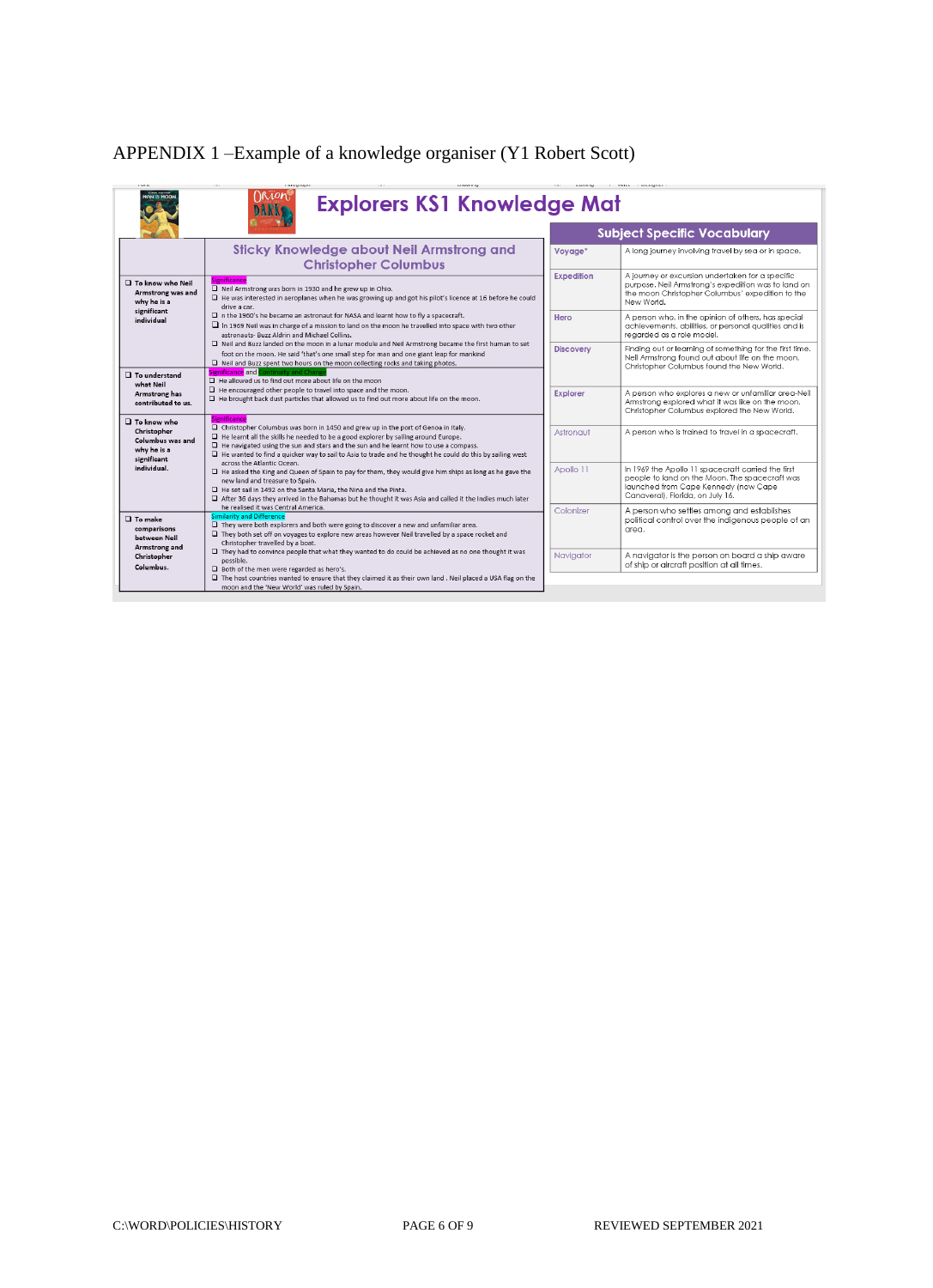|                                                   | <b>Romans</b><br><b>End of Topic</b><br><b>Assessment</b><br><b>Year 4 - Spring Term</b> |                     |
|---------------------------------------------------|------------------------------------------------------------------------------------------|---------------------|
| <u>Name:</u>                                      |                                                                                          |                     |
| <b>Class:</b>                                     |                                                                                          |                     |
| Date:<br><b>Score: out of 25</b>                  |                                                                                          |                     |
| 1) How did Julius Caesar extend the Roman empire? |                                                                                          | $(1$ mark $)$       |
|                                                   | 2) Describe the reasons for the Romans coming to Britain.                                | $(2 \text{ marks})$ |
|                                                   | 3) List three things that made the Roman army so successful.                             | $(2 \text{ marks})$ |
|                                                   | 4) In what year did the Romans invade Britain and start to rule? (1 mark)                |                     |
|                                                   | 5) List 4 things that the Romans created for Britain.                                    | $(2 \text{ marks})$ |
| 1                                                 |                                                                                          |                     |
| $\overline{2}$                                    |                                                                                          |                     |
|                                                   |                                                                                          |                     |
| 3                                                 |                                                                                          |                     |

APPENDIX 2 – Example of an end of unit assessment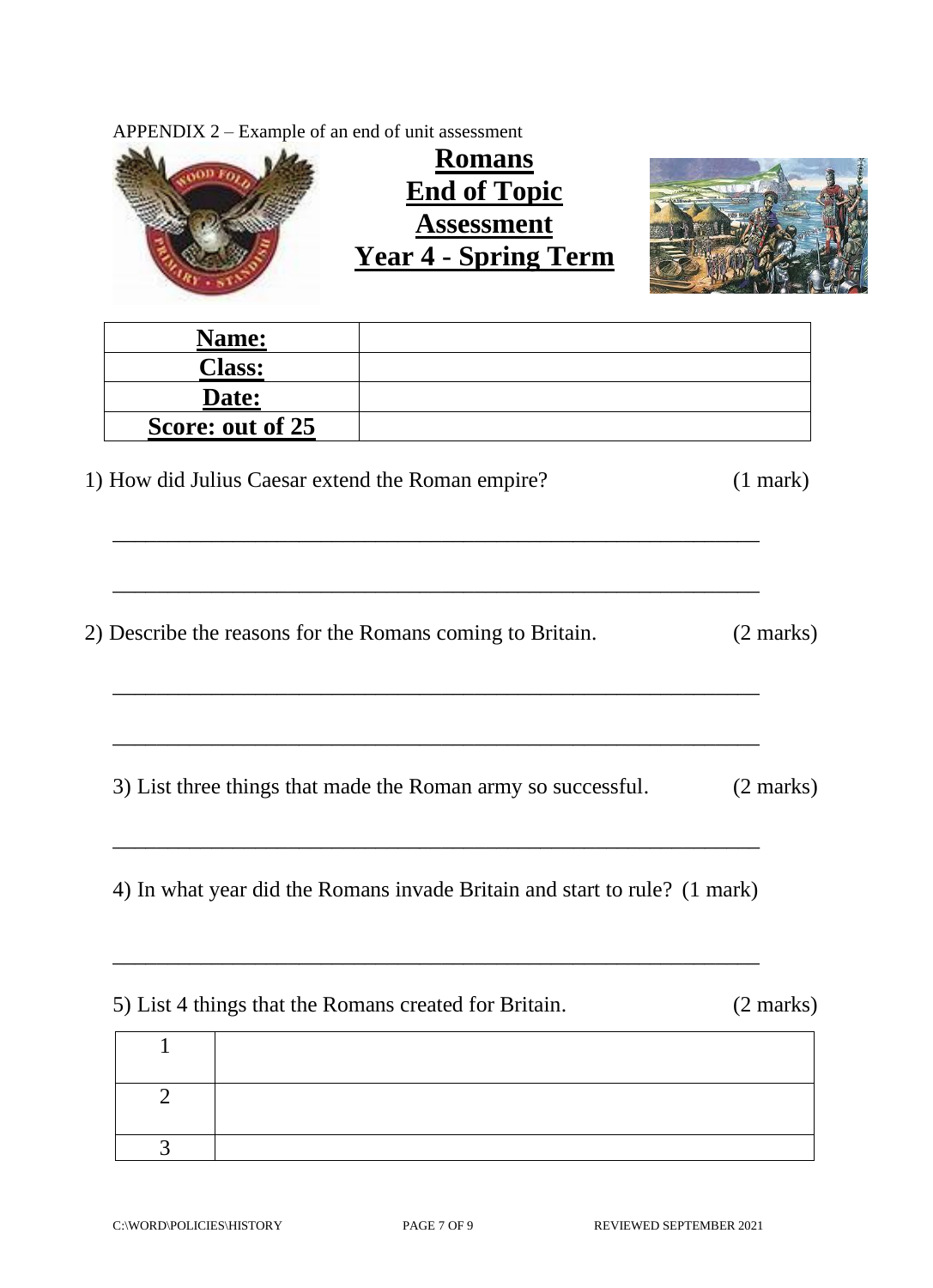6) The Romans took on beliefs about many of the Gods of the people they conquered. True or false.

| True                                                                                                                |                     |
|---------------------------------------------------------------------------------------------------------------------|---------------------|
| False                                                                                                               |                     |
| 7) Who was Boudica and what was her impact on the British resistance?                                               | $(2 \text{ marks})$ |
| 8) Describe the strategy used by Britain to try to defeat the Romans. (2 marks)                                     |                     |
| 9) Why were the Roman soldiers able to beat the British warriors?                                                   | $(1$ mark)          |
| (2)<br>10) Describe the Roman's beliefs about gods.<br>marks)                                                       |                     |
| 11) In which battle were Boudicca's forces defeated?<br>$(1$ mark)                                                  |                     |
| 12) What was the purpose of the Romans building roads and forts?                                                    | $(1$ mark)          |
| 13) Explain one of the legacies from the Romans, explaining how it impacts on<br>life today.<br>$(2 \text{ marks})$ |                     |

\_\_\_\_\_\_\_\_\_\_\_\_\_\_\_\_\_\_\_\_\_\_\_\_\_\_\_\_\_\_\_\_\_\_\_\_\_\_\_\_\_\_\_\_\_\_\_\_\_\_\_\_\_\_\_\_\_\_\_